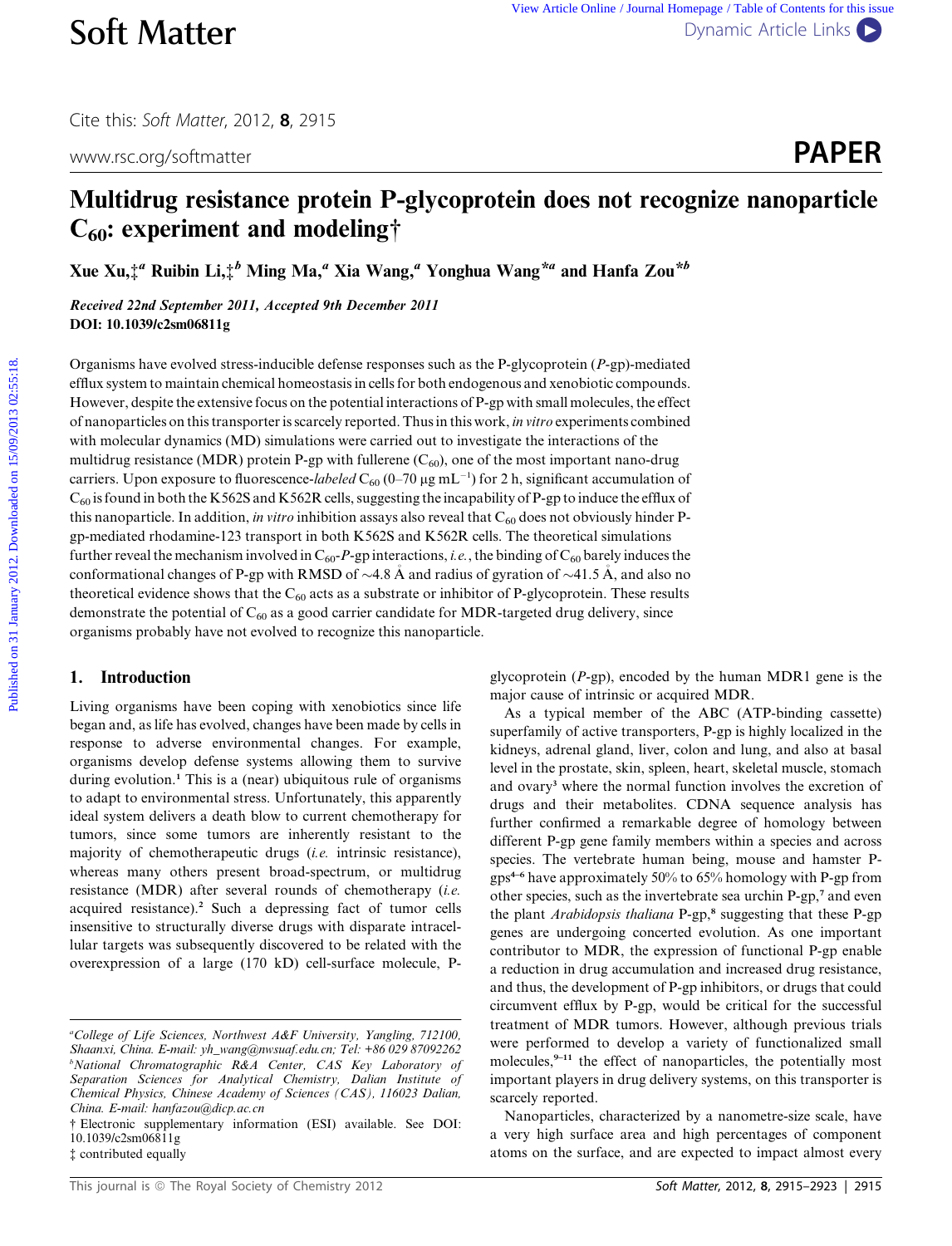industrial and manufacturing sector in the 21st century, including medicine for the purpose of diagnosis, imaging, and drug delivery.12,13 As an important area of research in modern material nanoscience, carbon-based materials and their relationship with the biological systems have received great attention of scientists, physicians, industrialists across the world, among which fullerenes take one of the first places.<sup>14</sup> The fullerene family, especially  $C_{60}$ , has many potential applications based on their unique free radical chemistry and antioxidant properties, including inhibiting HIV-1 protease, scavenging free radicals, producing singlet oxygen by energy transfer with high quantum yield to cleave DNA, identifying protein signatures for pathologies and biomarker discovery, as well as bringing forth new drug delivery systems for diagnosis and therapy.<sup>14</sup> Although  $C_{60}$ has existed on earth for more than 1,000 years, it only occurs in the environment from natural and anthropogenic sources such as forest fires, volcanic eruptions and the combustion of carbonbased materials.<sup>15</sup> Due to the scarce resources of  $C_{60}$ , this nanoparticle seems to be incapable of acting as ''a privileged structure'' selected by evolutionary pressure to interact with a wide array of biological targets as other natural products,<sup>16</sup> but probably represents an evolutionary obstacle for its hosts. If our speculation succeeds, the living organisms under external stress  $(C_{60}$  exposure) will not have the relevant measures to cope with both the current and potential environmental demands; much less trigger the activation of cellular defense systems against this nanoparticle. To validate this viewpoint, we thus employed a combined experimental and theoretical approach in this work to assess the interaction of  $C_{60}$  with P-gp, the most prevalent factor for systemic clearance and limiting the xenobiotics penetration. This helps to address the questions (1) whether P-gp functions as a defense system against  $C_{60}$  stress; and (2) whether  $C_{60}$  molecules can avoid recognition by the P-gp efflux pump to overcome P-gp–mediated MDR. industrial and municheuring sector in the 21st century. **Proparation of the SamionBurescen-labeted** contracted on the sample of the particle in the particle of the particle of the particle of the particle of the particle

## 2. Materials and methods

## Chemicals

1-(3-dimethylaminopropyl)-3-ethylcarbodiimide hydrochloride (EDC) (99.9%) and N-hydroxysuccinimide (NHS) (99.9%) were purchased from Pierce (Pierce, IL); (1,2-methanofullerene  $C_{60}$ )-61-carboxylic acid ( $C_{60}$ –C–COOH), Fluoresceinamine, isomer 1 (5-Aminofluorescei, 5-AMF), and Rhodamine 123 (Rho123) were purchased from Sigma-Aldrich; Buckminsterfullerene  $(C_{60})$ (99.9%) was purchased from Aladdin Company (Shanghai, China).

## Cell culture

Multidrug resistance (K562R) and drug-sensitive (K562S) human leukemia cells<sup>17</sup> obtained from the Institute of Blood, Chinese Academy of Medical Sciences (Tianjin China), were seeded initially at a density of  $1.0 \times 10^4$  cells mL<sup>-1</sup>. All cell cultures were maintained in 75-cm<sup>2</sup> vented culture flasks at 37  $\mathrm{^{\circ}C}$ with RPMI-1640 medium containing 10% calf serum in 5% carbon dioxide atmosphere, in which the cells were passaged at 70–80% confluency every 2–3 days.

#### Preparation of the 5-aminofluorescein-labeled  $C_{60}$  (AMF- $C_{60}$ )

AMF-C<sub>60</sub> was prepared according to our previously reported method.<sup>17</sup> In brief, 6 mg of  $C_{60}$ –C–COOH was dissolved in 15 mL of dimethyl sulfoxide (DMSO), followed by the addition of 13 mg of NHS and 8 mg of EDC, and the mixture was shaken in a reciprocating shaker for 20 min. After that, 7 mg 5-AMF in 4 ml DMSO was added dropwise to the mixture solution under vigorous stirring. The reaction mixture at pH 9.0 was stirred at 20  $\degree$ C for 24 h, and the obtained yellow–green solution was lyophilized to dryness. Subsequently, the resultant mixture was redissolved in Milli-Q water to remove the unlableled 5-AMF by a Sephadex LH-20 gel permeation column (Solarbio Bioscience & Technology Company, Shanghai, China) with estimated sizes of 0.1 and 4 kilo-daltons. Finally, the resulting compound was collected, relyophilized to dryness, and stored at 4 °C before use. The structure of  $AMF-C_{60}$  was identified by nanoACQUITY ultra performance liquid chromatography-quadrupole time-offlight mass spectrometry (UPLC-Q-TOF MS, Waters Corp, Milford, America) with a peak at  $m/z = 1107$ .

### Flow cytometry (FCM) and confocal fluorescence microscopy (CLSM)

 $C_{60}$  recognition by P-gp was determined by FCM using the fluorescent compounds 5-AMF and Rho-123, respectively. To evaluate whether  $C_{60}$  was a potential P-gp substrate, cells were first isolated by centrifugation and purified by three successive washes with sterile isotonic PBS, then incubated with  $AMF-C_{60}$ in the K562R and K562S cells, respectively. Controls were prepared in the same manner as the above cellular samples except adding Milli-Q water (positive control) and 5-AMF (negative control), respectively. Similarly, cells stained with Rho-123 were mixed with  $C_{60}$  to identify whether  $C_{60}$  had potential to be a P-gp inhibitor. After a 2h incubation and washing, the stained samples  $(ca.1 \times 107)$  were analyzed on a FACS Vantage SE flow cytometer from BD (Franklin Lakes, NJ) with Ar-ion ( $\lambda = 488$ nm) excitation. The data was analyzed using WinMDI 2.9 Software (TSRI, La Jolla, CA). The CLSM analysis was performed by a TCS-SP2 confocal laser scanning microscope (Leica, Wetzlar, Germany) with a  $40\times$  objective.

#### Simulation methodology

Structural modeling of human P-gp. Homology modeling was performed to build the 3D model of human P-gp with mouse Pgp (PDB code 3G5U, chain A. resolution 3.8 A) as a template. The sequence alignment of the target and template sequences was carried out using the ClustalW program,<sup>18</sup> and then, the sequence was submitted to the Swiss-Model server (www.expasy.ch/ swissmod) to predict the 3D model of human P-gp.<sup>19</sup> After that, we assessed the quality of the resulting homology structure using the protein structure verification WHAT-CHECK<sup>20</sup> module of the WHATIF on-line server (http://swift.cmbi.kun.nl/ WIWWWI/modcheck.html) to identify problematic residues, and check the  $\Psi$  and  $\Phi$  bond angles in a Ramachandran plot.

System assembly. The membrane used to provide the lipid environment for the protein was constructed from a palmitoyloleoyl-phosphatidylcholine (POPC) membrane that consisted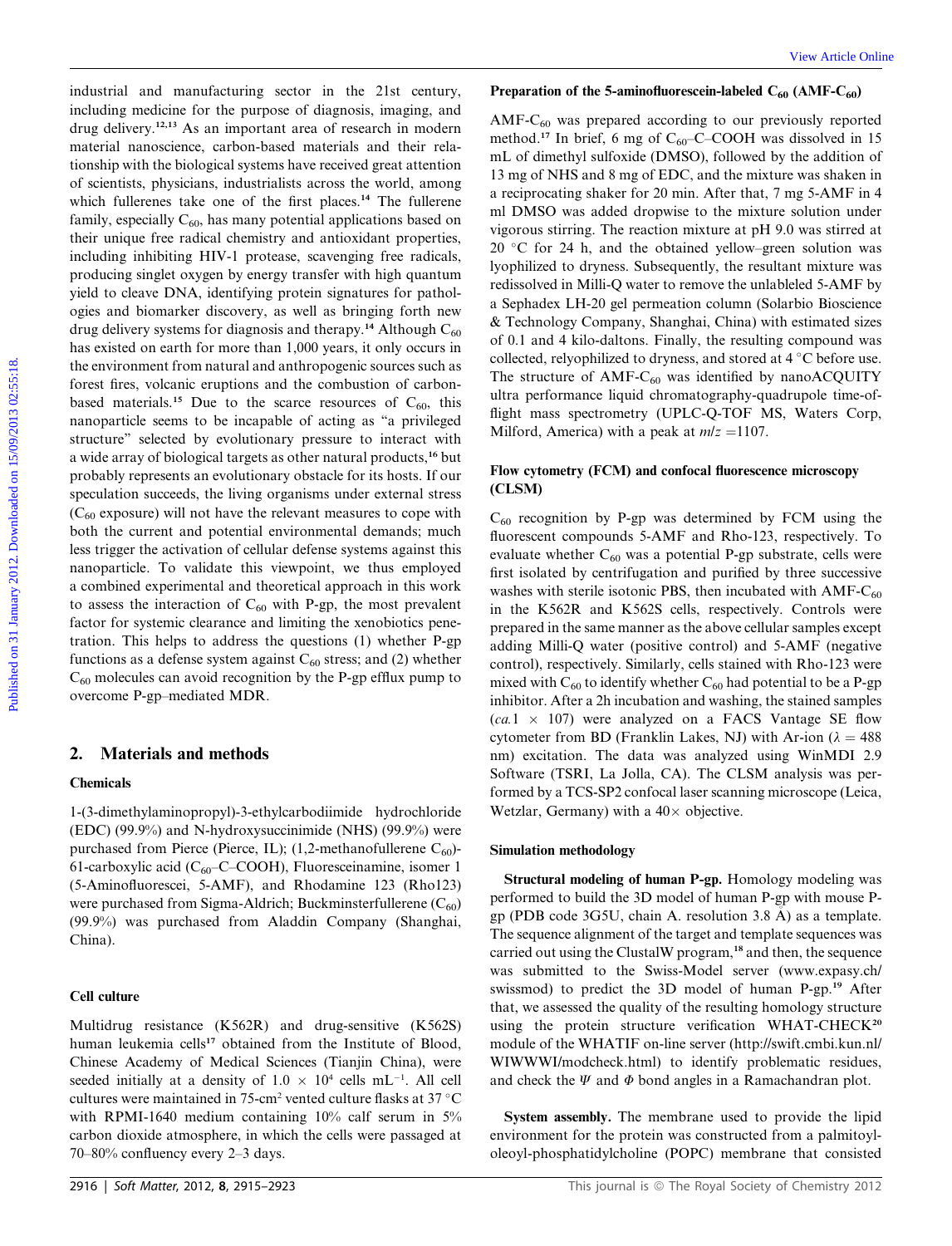of an equilibrated rectangular bilayer with 100 POPC lipids in each leaflet.<sup>21</sup> Starting coordinates were obtained by expanding a previously equilibrated POPC bilayer to 274 lipids. Starting from the pure POPC bilayer, the human P-gp structure was inserted by using the VMD Membrane plug-in,<sup>22</sup> with the initial membrane position along the z axis determined by matching positions of headgroups with the Leu36, Thr37, Trp694, Arg695, Ile696, Leu697, Lys698, Leu699, Asn700, Ser701, Thr702 side chains of the P-gp transmembrane domain.<sup>23</sup> Lipids within 0.6 A of the protein and those located in the pore were removed. A pre-equilibrated water box was then overlaid on the protein-lipid system in order to completely hydrate the aqueous part of the protein structure. Ten chloride ions displaced ten water molecules to bring the entire system to charge neutrality. After that, the bilayer was melted with MD at 310 K, and the protein was kept frozen to keep the membrane intact. The final assembly reached 14 0000–15 0000 atoms, and an approximate system size of  $90 \times 90 \times 142 \text{ Å}^3$ . The neat  $\text{C}_{60}$ carbon fullerene molecules were successively modeled. The  $CHARMM22$  force-field parameters<sup>24</sup> were utilized to describe this nanoparticle with all carbon atoms taken to be neutral. The C–C interaction in  $C_{60}$  was described by a Lennard–Jones potential with a van der Waals diameter  $\sigma_{CC} = 3.47$  A and interaction strength  $\varepsilon_{\text{CC}} = 0.275 \text{kJ mol}^{-1}$ .<sup>25</sup> For the active efflux of the P-gp substrate, it has been postulated that when drug substrates are added, they diffuse from the extracellular medium into the lipid bilayer and enter the solvent-filled common drug-binding pocket through portals formed by transmembrane segments (TMs) 2 and 11 and TMs 5 and 8.<sup>23</sup> Thus, we investigated the binding of  $C_{60}$  to P-gp through three sceneries: (a) four  $C_{60}$  molecules positioned in the extracellular regions of P-gp; (b) four  $C_{60}$  molecules placed in the intracellular regions of P-gp; and (c) four  $C_{60}$  molecules positioned in the interior region of lipid bilayers.<sup>23</sup> In addition, two mutant systems based on the (c) scenario were performed to further probe the interaction mode of  $C_{60}$  and P-gp, *i.e.*, (d) the system with Val165-Ala, Pro402-Ala and Arg680-Ala mutants; and (e) the system with Asp167-Ala, Val168-Ala, Gly169-Ala, Arg680- Ala, Lys681-Ala, Leu682-Ala and Ser683-Ala mutants. of an equilibrated restangale bilayer with 100 POPC linds in<br>
an electrodio secure bilayer so bursticle on 24 Linds Starting C<sub>on</sub> tensoring C<sub>o</sub>n tensoring Nebels<br>
an previously equilipred entrop constants are constant b

Molecular simulations. MD simulations of wild-type and mutant P-gp presented in this work were carried out with the NAMD package version 2.7<sup>26</sup> for 50 and 20 ns respectively, using the CHARMM27 force field<sup>27</sup> with CMAP corrections<sup>28</sup> for the protein and the POPC membrane. The pressure was controlled at 1 atm by the Nose–Hoover Langevin piston method, and the temperature was kept at 310 K using the Langevin friction force scheme with the damping coefficient at  $5 \text{ ps}^{-1}$ . Three-dimensional periodic boundary conditions were applied, and the long-range electrostatic interactions were assessed using the particle mesh Ewald method  $(PME)^{29}$  with a 10 Å cutoff for the real space calculation. Water molecules were represented as the TIP3P model. Bonds between hydrogen atoms and heavy atoms were constrained at their equilibrium lengths using the SHAKE and RATTLE algorithms.<sup>30,31</sup> A time step of 2 fs was used to integrate the equations of motions. System coordinates were saved every 10 ps for data analysis. A representative snapshot of P-gp embedded in a hydrated POPC lipid bilayer is shown in Fig. S1. ESI.†

## 3. Results

### $C_{60}$  transport by P-gp

For evaluating whether  $C_{60}$  was a potential P-gp substrate, K562S and K562R human leukemia cells  $(ca.1 \times 10^7)$  were incubated in 6-well plates containing  $0, 40, 50, 60,$  and  $70 \mu$ g  $mL^{-1}$  of AMF-C<sub>60</sub> for 2 h.<sup>32</sup> Before the assay performed, we first carried out a control experiment with 5-AMF-labeled  $C_{60}$ replaced with 5-AMF in concentrations of 1, 5, 10,  $15\mu g$  mL<sup>-1</sup>,<sup>33</sup> in order to determine whether this fluorescein is susceptible to Pgp mediated efflux transport. The fluorescence overlay histogram plots in Fig. 1A and B show the accumulation of 5-AMF in the K562R cells is comparable to that of the K562S cells, indicating that the dye transport is not affected by the expression level of Pgp. This implies that 5-AMF is not recognized and exported by the P-gp, and thereby, confirms that the data of P-gp substrate assay in this section is meaningful and reliable.

Further comparison between the geometric mean florescence intensity ( $G_{\text{mean}}$ ) values of AMF-C<sub>60</sub> in the two types of cells (Fig. 2A) reveals no significant difference except at a concentration of 0  $\mu$ g mL<sup>-1</sup>. This result indicates that despite the notably higher P-gp expression (nearly 458 times) in the K562R cells compared to the K562S cells,<sup>17</sup> this factor does not seem to affect the nanoparticle interaction with cells in circulation. To study the efficacy of AMF-labeled  $C_{60}$  in the drug-sensitive and -resistant cells, we studied the dose–response relationship in



Fig. 1 The histogram of K562S and K562R cells incubated with A)  $\log$  $mL^{-1}$  of 5-AMF, B) 15 µg mL<sup>-1</sup> of 5-AMF, C) 0.5µg mL<sup>-1</sup> of Rho123, D) 1.5 $\mu$ g mL<sup>-1</sup> of Rho-123. And the histogram of K562R incubated with 10  $\mu$ g mL<sup>-1</sup> of C<sub>60</sub> and 1.5  $\mu$ g mL<sup>-1</sup> of Rho123 (E), and 40  $\mu$ g mL<sup>-1</sup> of C<sub>60</sub> and 1.5  $\mu$ g mL<sup>-1</sup> of Rho123 (F).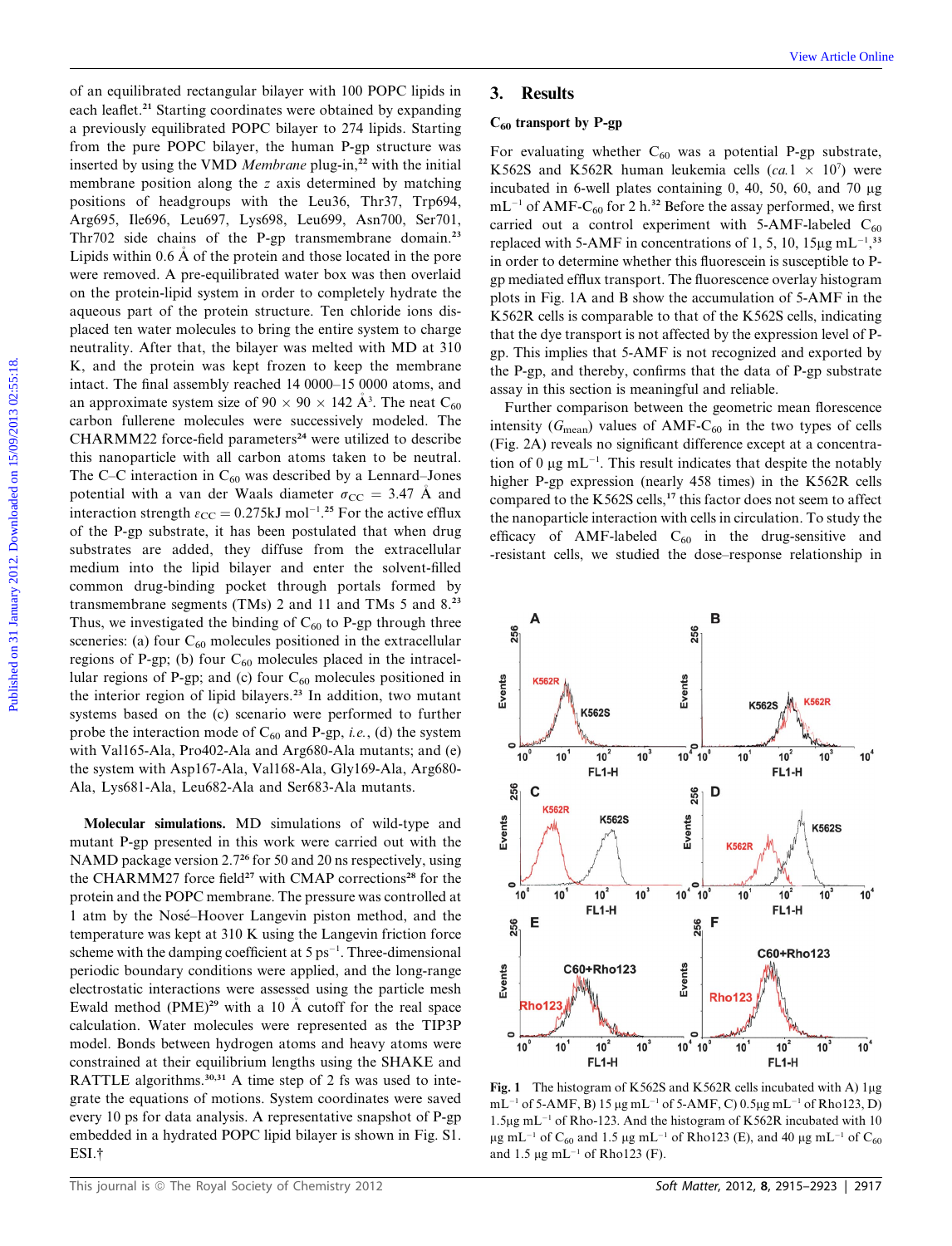

Fig. 2 (A) The fluorescence intensity ( $G_{\text{mean}}$ ) values of AMF-C<sub>60</sub> in K562S and K562R cells by flow cytometry analysis. The plots at the bottom show the relationship between the  $G_{\text{mean}}$  values of AMF-C<sub>60</sub> and the concentration of  $C_{60}$  for K562S (B) and K562R (C), respectively.

AMF-C<sub>60</sub>-induced fluorescence intensity. Fig. 2B and C show the enhancement of concentration of  $C_{60}$  corresponding to the fluorescence intensity of  $AMF-C_{60}$  in an almost linear manner (linearly dependent coefficient:  $R^2 = 0.9516$  for K562S cells and  $R^2 = 0.9957$  for K562R cells).

During examination of the fluorescence intensity of  $AMF-C_{60}$ under CLSM, both the drug-sensitive and multidrug resistant

K562 cells (ca.1  $\times$  10<sup>7</sup>) were incubated with AMF-labeled C<sub>60</sub> at 0, 40, 50, 60, and 70  $\mu$ g mL<sup>-1</sup> for 2 h, respectively. Fig. 3 panels A1, A2, B1 and B2 illustrate the obtained fluorescent images of K562R and K562S cells, showing that the fluorescent signals in dye-treated cells were distinctively bright compared with the black reference image, and both K562R and K562S cells display similar levels of green fluorescence. This indicates that  $AMF-C_{60}$ is definitely not susceptible to the P-gp-mediated efflux.

#### $C_{60}$  inhibition on P-gp

First, we performed an accumulation assay with Rho123 to assess the effects of this fluorescent dye on P-gp efflux. Rho123, as a widely used cationic fluorescent dye, is a well established model substrate for testing the functional transport of P-gp.34–36 Diluted suspensions of the K562S and K562R cells (ca.1  $\times$  10<sup>7</sup>) were mixed with the fluorescent solution to reach a final concentration of 0.5, 1.5, 2, 5  $\mu$ g mL<sup>-1</sup> of Rho123<sup>37</sup> and incubated at 37 °C for 2 h, respectively. The results of the FCM analysis in Fig. 1C and D show significant difference in cellular fluorescence ( $\sim$ 85%), indicating that the low level of expression of P-gp in the K562S cells blocks the fluorescent efflux. Moreover, Fig. 3C1 and C2 shows a significant portion of Rho123 clearly localized in the cytoplasm of K562S cells. However, there was almost no Rho123 observed in the cytoplasm for K562R cells but on cell membrane. The above results thus suggest the high sensitivity and great efflux efficiency of Rho123 in the K562 cell model.

Subsequently, for assessing whether  $C_{60}$  possesses P-gp inhibition potential, we measured the accumulation of Rho123 in the presence of C<sub>60</sub> in the K562 cell models. The K562R cells (ca.1  $\times$  $10<sup>7</sup>$ ) were incubated with C<sub>60</sub> (0, 10, 20, 30, 40 μg mL<sup>-1</sup>) in media containing 1.5  $\mu$ g mL<sup>-1</sup> of Rho123 for 2 h with gentle shaking,



Fig. 3 Confocal microscopy images of (A1) Blank control of K562S cells; (A2) Blank control of K562R cells; (B1) K562S cells treated by 50 µg mL<sup>-1</sup> of AMF-C<sub>60</sub>; (B2) K562R cells treated by 50 µg mL<sup>-1</sup> of AMF-C<sub>60</sub>; (C1) K562S cells treated by 1.5µg mL<sup>-1</sup> of Rho-123; (C2) K562R cells treated by 1.5µg  $mL^{-1}$  of Rho-123; (D1) K562R cells treated by 10µg mL<sup>-1</sup> of C<sub>60</sub> and 1.5µg mL<sup>-1</sup> of Rho-123; (D2) K562R cells treated by 40µg mL<sup>-1</sup> of C<sub>60</sub> and 1.5µg  $mL^{-1}$  of Rho-123.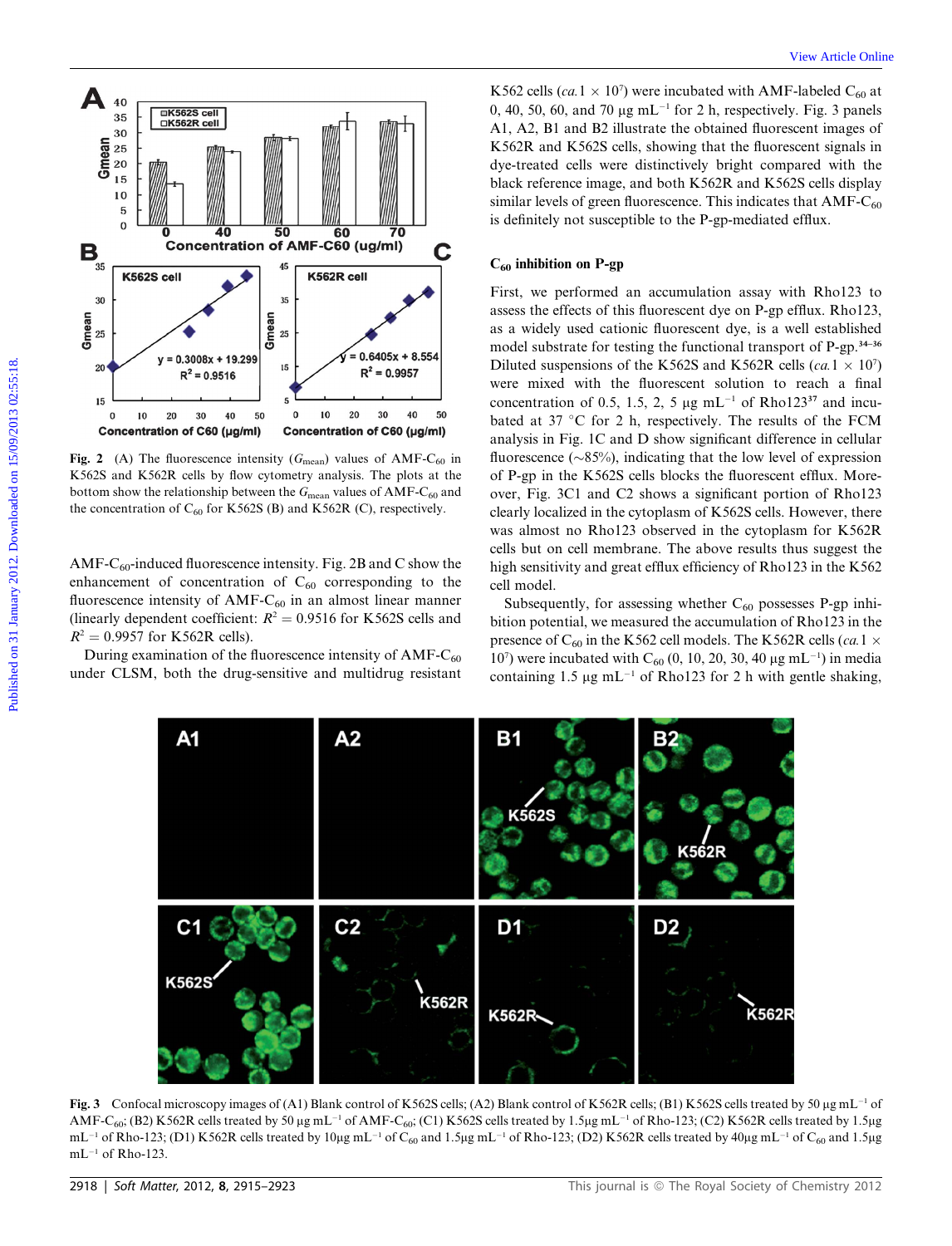followed by washing 5 times with PBS to remove the unbound  $C_{60}$ . The histogram overlays depicting fluorescence intensity for the combined treatment with Rho123 and  $C_{60}$  in the K562R cells show that  $C_{60}$  lacks the ability to efflux the P-gp substrate Rho123 since the fluorescence intensity does not improve in the presence of  $C_{60}$  compared with the result from the single treatment with Rho123, and remains low ( $G_{\text{mean}} = 20 \pm 5.8$ ) at different concentrations of  $C_{60}$  (Fig. 1E and F). This result is supported by the confocal microscopy images in Fig. 3D1 and D2, showing low retention of Rho123 (very low brightness) in the K562R cells in the presence of  $C_{60}$ .

#### Molecular dynamics analysis

Due to the unavailability of the X-ray structure of human P-gp, the homology modeling for the protein structure from its primary sequence was performed. The sequence and structural comparison with the template 3G5U are shown in Fig. S2, ESI†. The human and mouse P-gp proteins show a high amount of conservation, with 87% sequence identity. The backbone of the human P-gp model was superimposed with the mouse P-gp crystal structure to evaluate the reliability of our homologymodeled protein. Out of 1284 residues crystallized in the mouse P-gp structure, 1242 pairs of  $\alpha$ -carbons were used to compute the root-mean-squared distance (RMSD) between the human model and the crystal structure. This comparison yielded an overall RMSD value less than 1.1 A and the RMSD of secondary structure elements (SSE-RMSD) was lower than the starting value by 0.5–0.8 A, verifying that a reliable homology model was generated. Moreover, almost all key amino acids (such as Ser222, Ile306, Leu339, Ile868, Gly872, Thr945 and Val982<sup>23</sup> interacting with the substrates in the binding domain are well overlaid in 3D space in the two structures. The combined results clearly suggest that the homology-modeled P-gp structure is reliable, which can be used for further molecular dynamics analysis.

After the protein-membrane system assembly, we calculated the  $Ca$  coordinate root mean square displacement (RMSD) of the transmembrane protein P-gp relative to the original structure to monitor the quality of the MD simulations. Fig. 4 shows that in all simulations, the RMSD rapidly increases during the initial 6 ns of free equilibration, and continues to grow to  $\sim$ 4.8 A, where it is stable for the remainder of the simulations. This result indicates that the P-gp's conformation does not seem to change appreciably in the presence of lipids, and the P-gp's



Fig. 4 (A) Time evolutions of RMSD of backbone atoms of the whole P-gp protein from the starting structure during the three 50 ns MD simulations. The red, blue, and silvery curves represent the RMSD in Pgp with  $C_{60}$  placed in the extracellular region, intracellular region and in the membrane interior, respectively. (B) Time evolutions of the radius of gyration of the P-gp for the three simulated trajectories.

structural drift is approximately the same regardless of the binding of the nanoparticles located at different sites in the membrane bilayer. When the radius of gyration was estimated, a similar phenomenon was observed again: after an initial period (10 ns), the average value reaches 41.5 A, and once more, no significant difference among the three systems is observed (Fig. 4B).

Once the stability of our systems has been demonstrated, we proceeded to analyze the propensity of  $C_{60}$  molecules to partition into the P-gp internal cavity. For the extracellular system,  $C_{60}$  molecules were initially distributed at the four diagonal sites of the bilayers, near the extracellular mouth of the P-gp (Fig. 5A and B). During the first 4 ns, the nanoparticles moved in a curved motion. Taking  $C_{60}$ <sup>a</sup> as an example, we drew solid lines to represent the trajectory of this molecule (Fig. 5B and Fig S3, ESI<sup>†</sup>). Within the initial 2 ns, the  $C_{60}$  migrates towards the pore entrance of P-gp with a distance of  $\sim$ 9 A every 0.3 ns, and does not appear to shuttle back and forth to a large extent (<20%). Once the distance between the  $C_{60}$ <sup>a</sup> and the protein reduces to 8 A, the molecule seems to stumble at every step, and moves by a roundabout route with a large degree (>80%). Subsequently, the small molecules passively partitioned into the bilayer ( $\sim$ 5 A) on the basis of their affinity for the hydrophobic lipids of the membrane while flanking aromatic backbones were positioned near. In the following 45 ns, the  $C_{60}$ s seemed to be glued and fixed in the hydrophobic core regions of membrane, and thus, were not able to enter the internal drug-binding pocket through the two open portals. For example, the hydrophobic residues Leu214, Val217, Tyr316 and Leu320 located at the top of TM4 and the bottom of TM5 twist outside  $(\sim 20^{\circ})$  after the entry of  $C_{60}$ <sup>b</sup> into the membrane (Fig. 6A). The four residues act as fingers to capture the small molecule, and thus prevent its translation into the portal formed by TMs 4 and 6 that allow access for permeation of drug molecules directly from the bilayer.<sup>27</sup> Followed by washing 5 times with PIBs in remove the unibound structural dril is approximately the sume regardles of the the headquarta correlation (Fig. 126 Absolute of the many relation of the many relations of the stati

> Similarly for the intracellular system, two  $C_{60}$  molecules were located at the intracellular side, near the pore entrance, and the other two  $C_{60}$ s were distributed near the NBDs (Fig. 5C and D). Fig. 6B shows a snapshot where we can see four  $C_{60}$  molecules bound to the surface of the P-gp during the 50 ns MD run. The nanoparticles are surrounded by seven carboxyl groups of hydrophobic residues (Val165, Val168, Pro402, Leu516, Pro517, Leu682, and Leu884) in P-gp. For the  $C_{60}$ <sup>c</sup> locating itself near the NBD1, it exhibits a significant increase in mobility. It is evident from the Fig. 5C that  $C_{60}$ ° passes from the NBD2 to the cavity mouth of the P-gp during the first 2 ns of simulation. After that, the residue Val165 at the bottom of the cavity forms a nonleaky hydrophobic occlusion (Fig. 6B), and as a consequence forbids the penetration of  $C_{60}$ <sup>c</sup> into the cavity of the protein.

> As for the interior system, it considers  $C_{60}$  molecules distributed in the membrane interior, where two  $C_{60}$ s were located at opposite directions of the P-gp portals (Fig. 5E and F). During 50 ns of such a simulation, the  $C_{60}$  molecules bind closely to the membrane interior except for occasional movement around the portals of P-gp (e.g., at 6.6 ns, 9.2 ns, 11.7 ns, 18.2 ns), revealing no propensity of fullerenes to enter the protein portals.

> To further elucidate the sensitivity of  $C_{60}$  transport to P-gp, two additional 20 ns MD simulations (systems (d) and (e)) on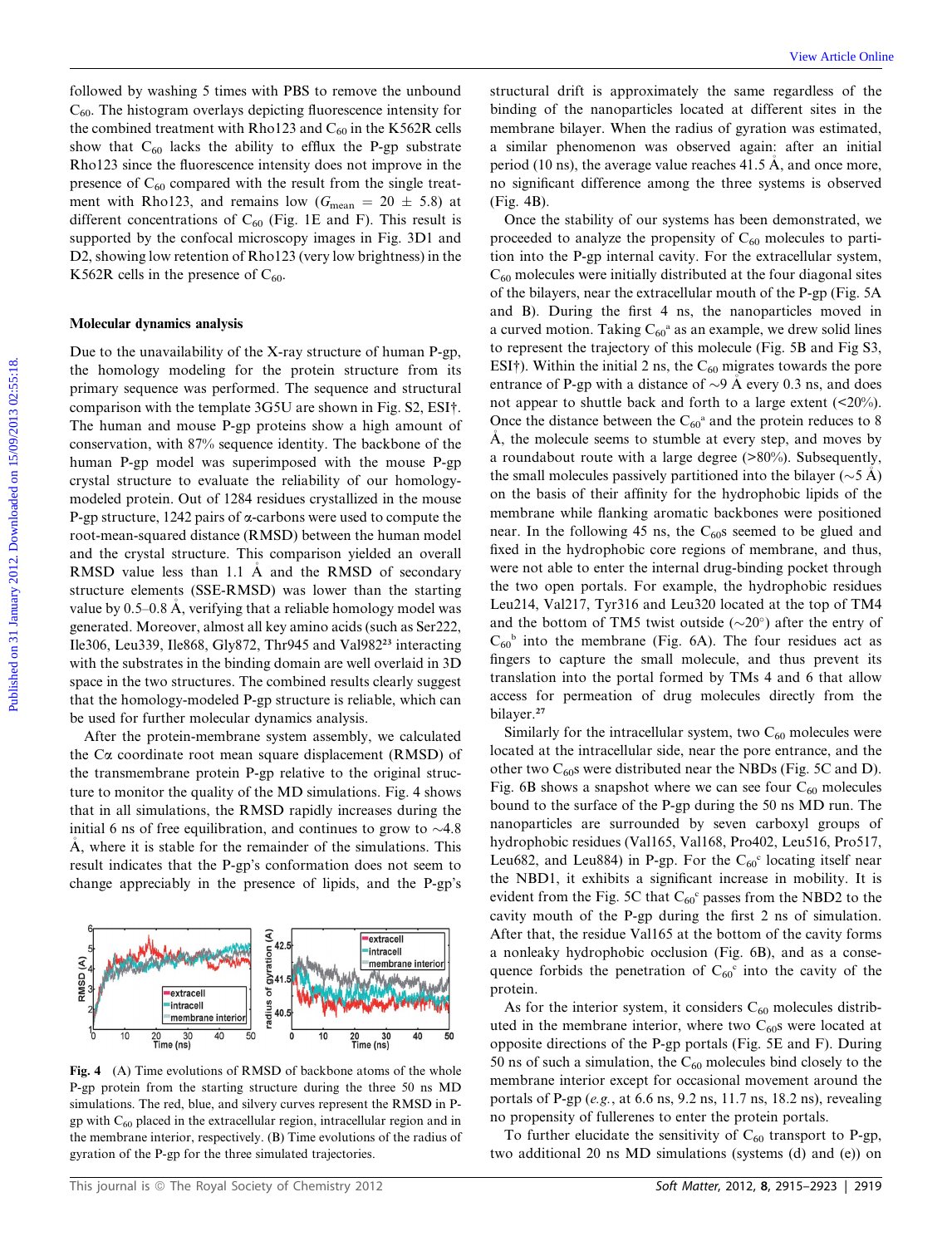

Fig. 5  $C_{60}$  distribution surrounding P-gp. The dots represent the position of  $C_{60}$  along the MD trajectory sampled every 0.1 ns. (A) Side view with a highlight of aggregation of  $C_{60}$  to the extracellular part of P-gp. (B) Top view of (A). (C) Side view with a highlight of  $C_{60}$  distribution to the intracellular part of P-gp. (D) Top view of (C). (E) shows top view of P-gp with  $C_{60}$  distributing in the membrane interior. (F) Side view of (E). For clarity, the membrane lipids and the water molecules are not shown and only the protein is displayed.



Fig. 6 P-gp with  $C_{60}$  placed in the extracellular (A) and intracellular (B) membranes. The protein and the  $C_{60}$  are drawn in pink and black, and residues are colored on the backbone (white for hydrogen, red for oxygen, blue for nitrogen and cyan for carbon). Membranes are left out for clarity.

Val165Ala, Pro402Ala, Arg680Ala mutants and on Asp167Ala, Val168Ala, Gly169Ala, Arg680Ala, Lys681Ala, Leu682Ala, Ser683Ala mutants are performed, respectively. Comparing Val165Ala, Pro402Ala, Arg680Ala with the wild type P-gp, the  $C_{60}$  migrate laterally toward membrane protein with distance of 3.5 A, showing their propensity to migrate through the gate formed by loops 2–3 and 6–7 to the central cavity and towards their putative binding site (Fig. 7A). However, partial closing of the gate occurred with the movement of  $C_{60}$  (Fig. 7C), causing this nanoparticle to pause out of the cavity for the rest of the simulation time ( $\sim$ 6 ns). While for the mutations to Ala in system (e), these mutations act as "glue" to adhere the  $C_{60}$  to loop 6–7 (Fig. 7B and D), leading to the inability of this nanoparticle to enter the P-gp cavity. In summary, the two MD simulations of  $C_{60}$  show the incapability to plug the entrance of P-gp.

# 3. Discussion

Biological defense systems against internal and external toxins are very old and efficient. As essential parts of an innate defense system, multidrug transporters, especially P-gp, are preserved throughout all living systems, from bacteria to human, and provide general protection against hydrophobic xenobiotics. Our work has addressed the potential P-gp defense against the typical nanoparticle  $C_{60}$  using a combined experimental and MD study. Although previous studies have shown that transferrin-conjugated nanoparticles and surfactant–polymer nanoparticles are capable of conquering drug resistance,<sup>38,39</sup> the typical,



Fig. 7 Mutations to Ala in P-gp. (A) shows the failed migration of  $C_{60}$ through the gate formed by loops 2–3 and 6–7. (B) shows the adherence of  $C_{60}$  to the loop 6–7. (C) shows time evolution of the center-of-mass distance between Ala 165 and Ala 680 during the 20 ns MD simulation. (D) shows time evolution of the center-of-mass distance of  $C_{60}$  from the starting structure during the 20 ns MD simulation.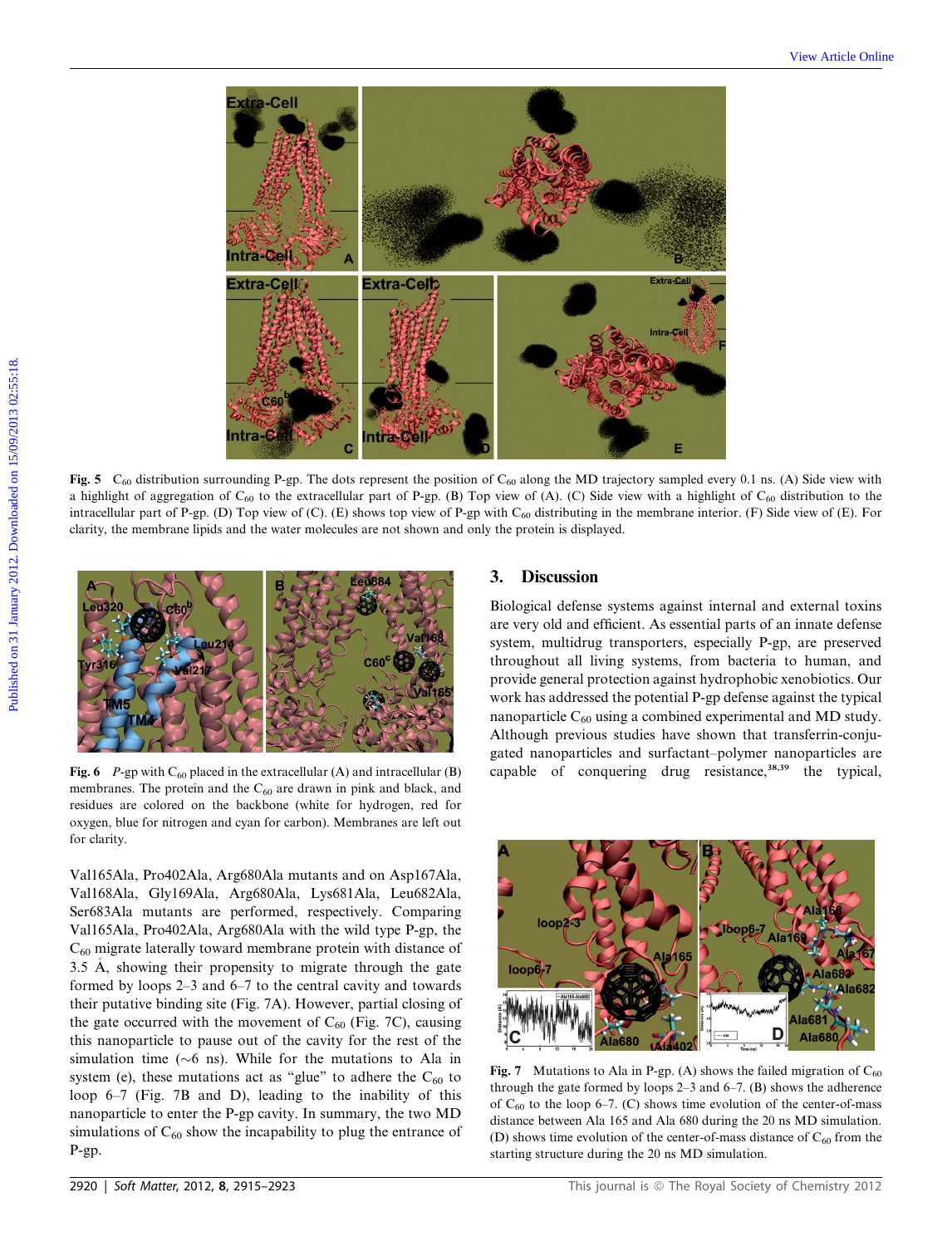non-surface-modified and multifunctional nanoparticles were still not investigated.

In the investigation of whether  $C_{60}$  was a potential substrate for P-gp, we traced the fluorescent signs  $(AMF-C_{60})$  to represent the ongoing transport process of  $C_{60}$  in the K562 cell model. Before this assay, we performed a control experiment to identify that the fluorescein (5-AMF) was unable to be recognized and energy-dependently removed by P-gp. In addition, we find that the relationship between fluorescence intensity  $(G_{mean})$  and fluorescein concentration  $(C_{60})$  is similar to that described previously, showing that the accumulation level of gold nanoparticles in drug-sensitive cells HepG2 and MDR cells HepG2-R increased in proportion to the nanoparticle dose from 3.75 to 15  $\mu$ M.<sup>40</sup> This suggests the linear drug accumulation of K562R and K562S cells for  $C_{60}$  at relatively low concentrations. Indeed, the cellular accumulation is a result of a combined activity and equilibrium of uptake and efflux of small molecules. A previous study has shown that the cellular uptake of nanoparticles was mediated through energy-dependent endocytosis,<sup>19</sup> which implies that the  $C_{60}$  uptake amount doses not correlate with the P-gp expression level in the cells. It is thus clear that the nanoparticles can be effluxed from the two types of cells equally, and the degree of intracellular accumulation of  $C_{60}$  does not depend on the level of P-gp expression. These results provide reliable information for the application of nanoparticles for current cancer treatment, drug design, and drug development strategies,<sup>41</sup> and also raise a question of why the nanoparticles have the capacity to conquer MDR. non-surface-modified and multifunctional anaryticities were competition for thus kinding sits (competitive inherenvolter). In this investigation of whether  $P_{\text{opt}}$  with the three proposed (multifunctional anaryticle or

It is well known that biological molecules can selectively cooperate with each other based on the complementarity between non-polar hydrophobic groups and polar interactions. Since nanoparticles have very unusual spatial structures and surface polarity properties, they should also cooperate with other molecules in a very unusual manner. For example, the facecentered-cubic  $C_{60}$  without polar groups is capable of specific interactions with antibodies.<sup>42</sup> Previous studies have stated that the most important factors of nanoparticle-based interactions include van der Waals forces, hydrophobicity,  $\pi$ -interactions, and high spherical or cylindrical symmetry of nanoparticles, and more importantly, enthalpy driven effects of these factors for nanoparticles with other organic molecules were much larger than standard molecular systems.<sup>43</sup> Given this, one can therefore speculate that nanoparticles, especially  $C_{60}$ , might form hybrid bimolecular complexes with P-gp with relatively high binding affinities, and thus could not be pumped by the protein as normal substrates.

To further determine whether the  $C_{60}$  molecules possess P-gp inhibitor activity, we investigated the effect of blank nanoparticles on the accumulation of Rho 123. Because of the water insolubility of fullerenes, we used five doses  $(0, 10, 20, 30, 40 \mu g)$  $mL^{-1}$ ) in this study. Previous studies have shown that 300  $\mu$ g  $mL^{-1}$  of surfactant–polymer nanoparticles enables the inhibition of P-gp-mediated drug efflux, leading to the enhanced cellular accumulation of Rho 123.<sup>37</sup> Contrary to this finding, no enhancement in cellular accumulation was observed in this work, even at the highest concentration of  $C_{60}$ .

In recent decades, P-gp inhibitors as suitable tools to reverse modulate or reverse MDR in cancer patients have been studied extensively.<sup>44</sup> They are found to block P-gp activity by

competition for drug-binding sites (competitive inhibitors) or by blockading the ATP hydrolysis process (noncompetitive inhibitors). In fact, the presence of multiple drug binding sites of P-gp has been proposed, and also, the H-site (binds Hoechst 33342) and the R-site (binds Rho 123) within P-gp have been described.<sup>45</sup> As our previous data has shown,  $C_{60}$  cannot inhibit the transport of Rho 123 efficiently and we can speculate that  $C_{60}$ could not bind to the same site as the fluorescent agent, i.e., the R site, and thus, could not compete as a substrate with the agent for transport by P-gp. On the other hand, it is also probable that  $C_{60}$ does not have the capability to induce a conformational change in P-gp and prevent ATP hydrolysis and transport of Rho 123 out of the cell. However, the exact mechanism of why the nanoparticles do not inhibit P-gp activity in vitro has not been established in this report.

Molecular dynamics (MD), as one of the most powerful computational tools in simulations of biophysical systems,  $46-48$  is able to provide links between structure and dynamics by enabling the exploration of the conformational energy landscape accessible to protein molecules. In this work, the simulation results show multiple  $C_{60}$  binding sites in the vicinity or interior of a model membrane which do not overlap with the putative sites (Ser222, Ile306, Leu339, Gly872, Ile868, Thr945, Val982) of P-gp identified in previous study.<sup>49</sup> It is well known that binding of a substrate or inhibitor to the high-affinity binding site results in ATP hydrolysis, causing a conformational change that shifts the substrate to a lower-affinity binding site and then releases it into the extracellular space. Thus, one can speculate that if the modulators did not occupy the binding sites of P-gp, they could not be transported by this protein. The results of the MD simulations are indeed in agreement with our previous experiments;  $C_{60}$  is not susceptible to P-gp mediated efflux transport, and cannot exert an inhibitory effect on P-gp-mediated efflux. Meanwhile, our result is also consistent with the observation of Tarek's group, which determined that  $C_{60}$  molecules initially located near the extracellular mouth of the bacterial KcsA channel reveal no propensity to anchor to or block the selectivity filter that delimites  $K^+$  channels and allows these channels to discriminate  $K^+$  from other cations.<sup>30</sup> The MD information clearly provides an insight into the possible mechanisms governing the recognition of  $C_{60}$  by P-gp and a molecular view on the capability of  $C_{60}$  to overcome resistance.

The above discussion suggests a relationship between the representative nanoparticle  $C_{60}$  and P-gp based on a combined experimental and theoretical study. From an evolutionary viewpoint, MDR-ABC transporters have evolved from early bacterial transporters dedicated to specific solute transport, initially using the energy derived from a preexisting electrochemical gradient.<sup>50</sup> Under survival pressures, they develop and deploy protecting countermeasures against xenobiotics, which requires an efficient and adaptable mechanism of action. Indeed, a whole-genome analysis has suggested that the ABC transporters evolved with higher than expected rates of duplication,<sup>51</sup> indicating that these transporters are particularly adaptable evolutionary modules. Despite the high-altitude adaptation of these transporters, the initiation event for the recognition of xenobiotics should be the long-term exposure of cell tissue to these compounds that induces a continuing response of some cells in the tissue.<sup>52</sup> Exogenous nanoparticles, although some of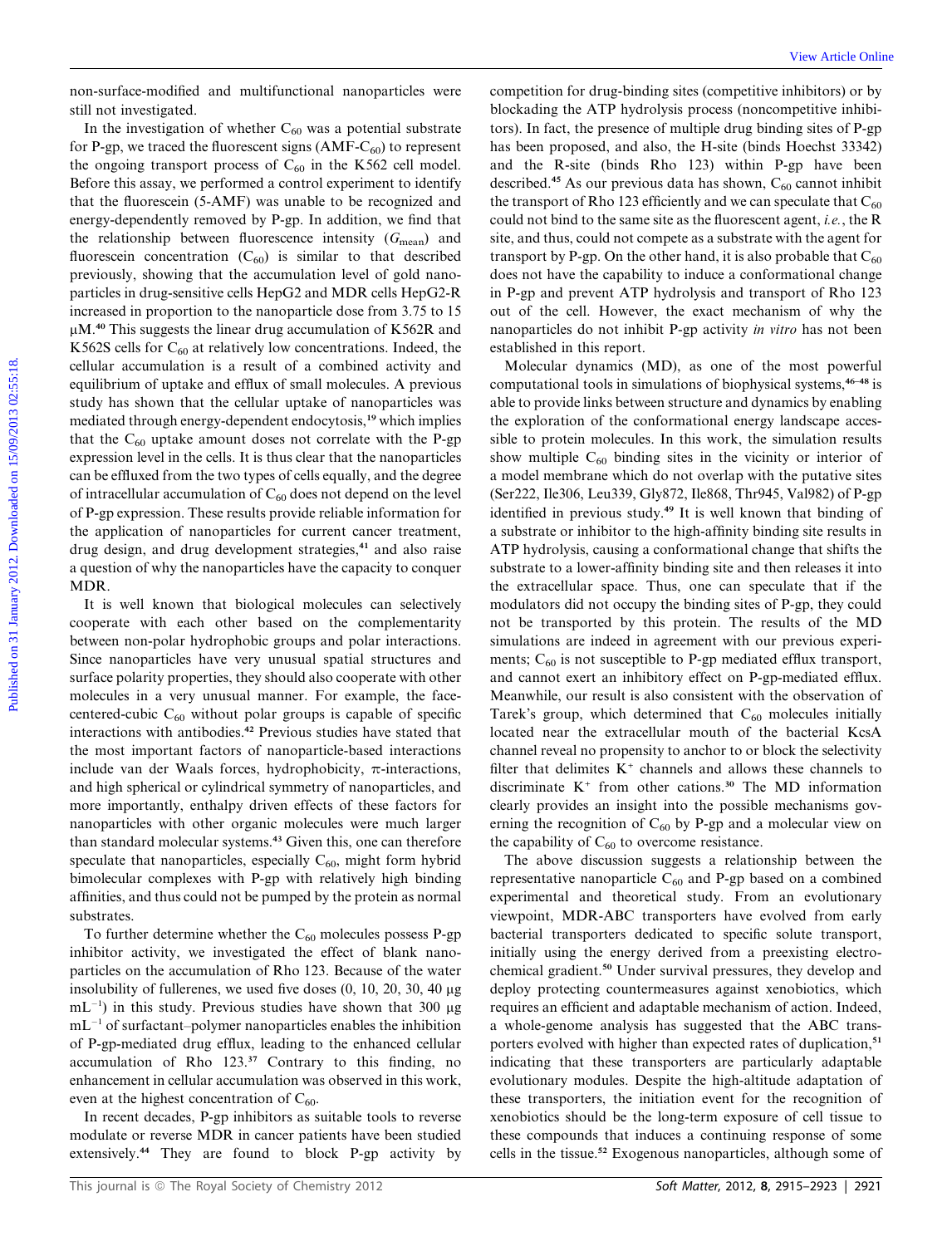them, including  $C_{60}$ , have existed on earth for a considerable time and even occur naturally, can only be released by combustion processes such as forest fires. Therefore, these nanoparticles have fewer effects on the fluctuation of environment due to their rare emergence. This finally gives rise to the complexity of functional adaptation of the ABC transporter P-gp and its failure of activation of stress responsiveness during evolution, i.e.,  $C_{60}$  cannot be recognized by P-gp.

## 5. Conclusions

We presented in vitro cell assays in combination with theoretical methods to measure the recognition and transport of nanoparticles by P-gp. We demonstrated that the representative nanoparticle  $C_{60}$  could not be efficiently effluxed by the P-gp protein, and in turn was not capable of inhibiting the P-gpmediated efflux of the model substrate Rho-123 across the cellular membrane. Homology modeling and MD simulations for  $C_{60}$  molecules distributing in the extracellular, intracellular and interior of the bilayer were further carried out to complement the experimental findings. It is noted that until recently the information about the recognition between the simple, nonmodified and multifunctional nanoparticles and P-gp has not been available. The information in this work is thus clearly essential for the development of advanced drug delivery systems, involving enhancing the therapeutic efficacy of antitumor drugs, and controlling the release of anti-cancer drugs to achieve pharmacologically effective concentrations in the cells. Herm, including C<sub>os</sub> have existed on earth for a considerable inter-<br>and earth considerable considerable considerable considerable considerable considerable processes and an forest disc and considerable considerable of

#### Acknowledgements

The research is supported by high-performance computing platform of Northwest A  $&$  F University, the Fund of Northwest A & F University and is financially supported by the National Natural Science Foundation of China (Grant No. 31170796).

#### References

- 1 S. Geffeney, E. D. Brodie, P. C. Ruben and E. D. Brodie, Mechanisms of adaptation in a predator-prey arms race: TTX-resistant sodium channels, Science, 2002, 297(5585), 1336–1339.
- 2 R. W. Johnstone, A. A. Ruefli and M. J. Smyth, Multiple physiological functions for multidrug transporter P-glycoprotein?, Trends Biochem. Sci., 2000, 25(1), 1–6.
- 3 A. T. Fojo, K. Ueda, D. J. Slamon, D. G. Poplack, M. M. Gottesman and I. Pastan, Expression of a multidrug-resistance gene in human tumors and tissues, Proc. Natl. Acad. Sci. U. S. A., 1987, 84, 265–269.
- 4 K. Ueda, C. Cardarelli, M. M. Gottesman and I. Pastan, Expression of a full-length cDNA for the human ''MDR1'' gene confers resistance to colchicine, doxorubicin, and vinblastine, Proc. Natl. Acad. Sci. U. S. A., 1987, **84**, 3004–3008.
- 5 P. Gros, Y. B. Ben Neriah, J. M. Croop and D. E. Housman, Isolation and expression of a complementary DNA that confers multidrug resistance, Nature, 1986, 323, 728–731.
- 6 J. H. Gerlach, J. A. Endicott, P. F. Juranka, G. Henderson, F. Sarangi, K. L. DeucAars and V. Ling, Homology between Pglycoprotein and a bacterial haemolysin transport protein suggests a model for multidrug resistance, Nature, 1986, 324, 485–489.
- 7 X. Xu, J. Fu, H. Wang, B. Zhang, X. Wang and Yh. Wang, Influence of P-glycoprotein on embryotoxicity of the antifouling 4 biocides to sea urchin (Strongylocentrotus intermedius), Ecotoxicology, 2011, 20(2), 419–428.
- 8 K. Terasaka, J. J. Blakeslee, B. Titapiwatanakun, W. A. Peer, A. Bandyopadhyay, S. N. Makam, O. R. Lee, E. L. Richards, A. S. Murphy, F. Sato and K. Yazaki, PGP4, an ATP binding

cassette P-glycoprotein, catalyzes auxin transport in Arabidopsis thaliana roots, Plant Cell, 2005, 17, 2922–2939.

- 9 Y. H. Wang, Y. Li, S. L. Yang and L. Yang, Classification of substrates and inhibitors of P-glycoprotein using unsupervised machine learning approach, J. Chem. Inf. Model., 2005, 45(3), 750– 757.
- 10 J. K. Vasir and V. Labhasetwar, Targeted drug delivery in cancer therapy, Technology in Cancer Research and Treatment, 2005, 4, 363–374.
- 11 J. S. Ross, D. P. Schenkein, R. Pietrusko, M. Rolfe, G. P. Linette, J. Stec, N. E. Stagliano, Ginsburg, W. F. Symmans, L. Pusztai and G. N. Hortobagyi, Targeted therapies for cancer 2004, Am. J. Clin. Pathol., 2004, 122, 598-609.
- 12 T. Xia, N. Li and A. E. Nel, Potential health impact of nanoparticles, Annu. Rev. Public Health, 2009, 30, 137–150.
- 13 H. J. Johnston, G. R. Hutchison, F. M. Christensen, K. Aschberger and V. Stone, The biological mechanisms and physicochemical characteristics responsible for driving fullerene toxicity, Toxicol. Sci., 2010,  $114(2)$ ,  $162-182$ .
- 14 G. K. Bonn, R. Bakry, R. M. Vallant, M. Najam-ul-Haq, M. Rainer, Z. Szabo and C. W. Huck, Medicinal applications of fullerenes, International Journal of Nanomedicine, 2007, 2(4), 639–649.
- 15 L. E. Murr, E. V. Esquivel, J. J. Bang, G. de la Rosa and J. L. Gardea-Torresdey, Chemistry and nanoparticulate compositions of a 10,000 year-old ice core melt water, Water Res., 2004, 38, 4282–4296.
- 16 F. E. Koehn and G. T. Carter, The evolving role of natural products in drug discovery, Nat. Rev. Drug Discovery, 2005, 4, 206–220.
- 17 R. B. Li, R'A Wu, L. Zhao, M. H. Wu, L. Yang and H. F. Zou, P-Glycoprotein antibody functionalized carbon nanotube overcomes the multidrug resistance of human Leukemia cells, ACS Nano, 2010, 4(3), 1399–1408.
- 18 M. J. Later, E. M. Amphlett, D. M. Andrews, G. Bravi, G. Burton, A. G. Cheasty, J. A. Corfield, M. R. Ellis, R. H. Fenwick, S. Fernandes, R. Guidetti, D. Haigh, C. D. Hartley, P. D. Howes, D. L. Jackson, R. L. Jarvest, V. L. Lovegrove, K. J. Medhurst, N. R. Parry, H. Price, P. Shah, O. M. Singh, R. Stocker, P. Thommes, C. Wilkinson and A. Wonacott, Optimization of novel acyl pyrrolidine inhibitors of hepatitis C virus RNAdependent RNA polymerase leading to a development candidate, J. Med. Chem., 2007, 50, 897–900.
- 19 T. Schwede, J. Kopp, N. Guex and M. C. Peitsch, SWISS-MODEL: An automated protein homology-modeling server, Nucleic Acids Res., 2003, 31, 3381–3385.
- 20 R. W. Hooft, G. Vriend, C. Sander and E. E. Abola, Errors in protein structures, Nature, 1996, 381, 272–272.
- 21 H. Heller, M. Schaefer and K. Schulten, Molecular dynamics simulation of a bilayer of 200 lipids in the gel and in the liquid crystal-phases, J. Phys. Chem., 1993, 97, 8343–8360.
- 22 L. Islas and F. Sigworth, Electrostatics and the gating pore of shaker potassium channels, J. Gen. Physiol., 2001, 117, 69–89.
- 23 S. G. Aller, J. Yu, A. Ward, Y. Weng, S. Chittaboina, R. Zhuo, P. M. Harrell, Y. T. Trinh, I. L. Urbatsch and G. Chang, Structure of P-Glycoprotein reveals a molecular basis for poly-specific drug binding, Science, 2009, 323(5922), 1718–1722.
- 24 A. D. MacKerell Jr, D. Bashford, M. Bellott, R. L. Dunbrack Jr, J. D. Evanseck, M. J. Field, S. Fischer, J. Gao, H. Guo, S. Ha, D. Joseph-McCarthy, L. Kuchnir, K. Kuczera, F. T. K. Lau, C. Mattos, S. Michnick, T. Ngo, D. T. Nguyen, B. Prodhom, W. E. Reiher III, B. Roux, M. Schlen-krich, J. C. Smith, R. Stote, J. Straub, M. Watanabe, J. Wiorkiewicz-Kuczera, D. Yin and M. Karplus, All-atom empirical potential for molecular modeling and dynamics studies of proteins, J. Phys. Chem. B, 1998, 102(18), 3586–3616.
- 25 L. A. Girifalco, Molecular properties of  $C_{60}$  in the gas and solid phases, J. Phys. Chem., 1992, 96, 858–861.
- 26 J. C. Phillips, R. Braun, W. Wang, J. Gumbart, E. Tajkhorshid, E. Villa, C. Chipot, R. D. Skeel, L. Kale and K. J. Schulten, Scalable molecular dynamics with NAMD, J. Comput. Chem., 2005, 26, 1781–1802.
- 27 A. D. MacKerell, N. Banavali and N. Foloppe, Development and current status of the CHARMM force field for nucleic acids, Biopolymers, 2000, 56, 257–265.
- 28 A. D. MacKerell Jr., M. Feig and C. L. Brooks III, Extending the treatment of backbone energetics in protein force fields: Limitations of gas-phase quantum mechanics in reproducing protein